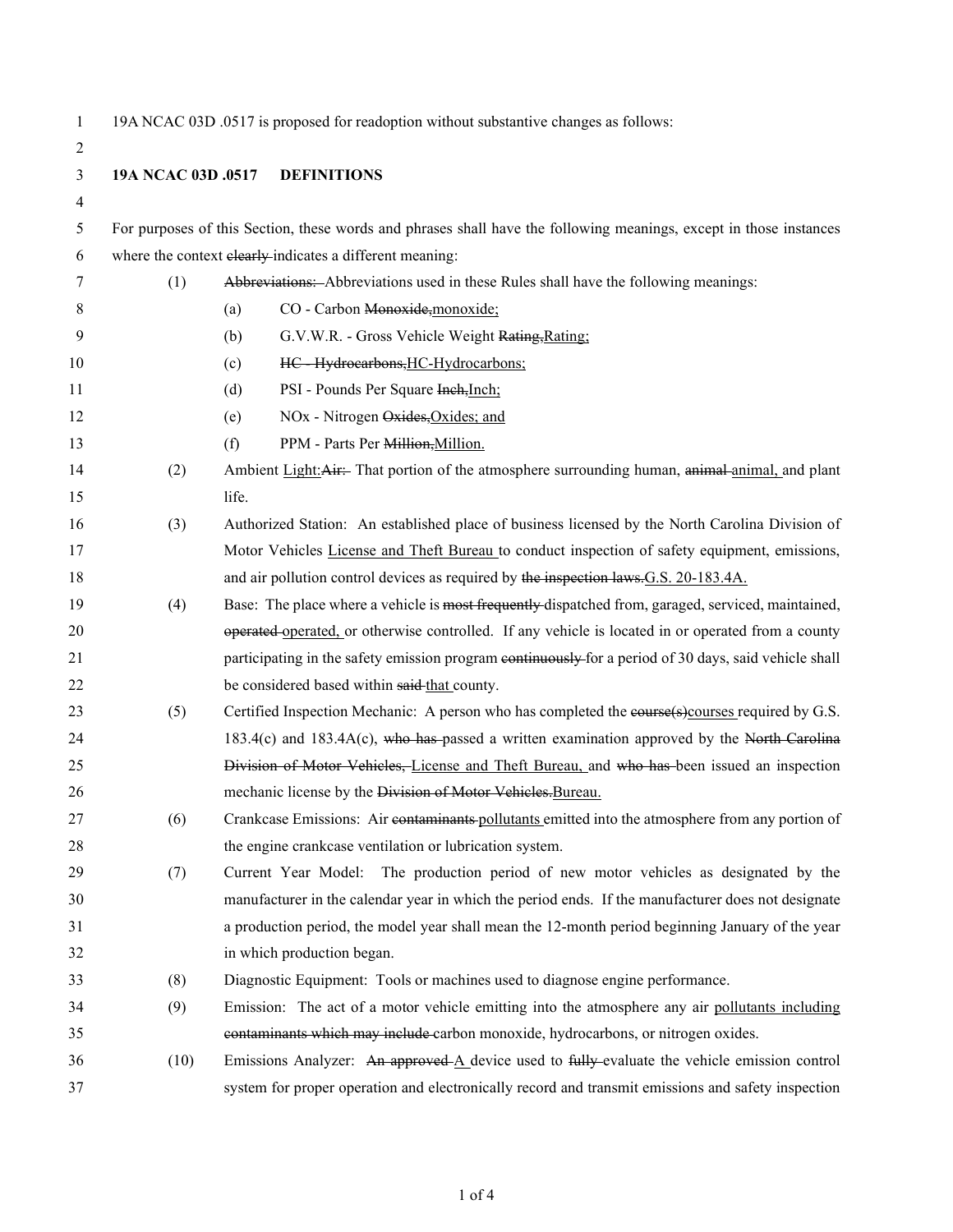| 1                |      | data to the State. state. An approved device is considered a device that meets the certification        |
|------------------|------|---------------------------------------------------------------------------------------------------------|
| $\overline{2}$   |      | requirements as defined by the Department of Environmental Quality Management Commission                |
| 3                |      | Specifications for the North Carolina Analyzer System. and in Rule .0518 of this Section.               |
| 4                | (11) | Established Place of Business for Safety and EmissionsSafety/Emissions-Inspection: A permanent          |
| 5                |      | structure owned either in fee or leased-operated by a licensee, which has with sufficient space         |
| 6                |      | defined by G.S. 120-83.4 to test and inspect one or more-motor vehicles for which an inspection is      |
| 7                |      | being sought and to accommodate accommodates the office or offices of an authorized station to          |
| 8                |      | provide a safe-locked place for maintaining the record records of such authorized station, and at       |
| $\boldsymbol{9}$ |      | which location the The business shall be open during their normal business hours to conduct safety      |
| 10               |      | inspections and emissions tests and make available to authorized agents of the Division of Motor        |
| 11               |      | Vehicles-License and Theft Bureau staff all records and required equipment for examination and          |
| 12               |      | testing.                                                                                                |
| 13               | (12) | Exhaust Emissions: Air contaminants-pollutants emitted into the atmosphere from any opening             |
| 14               |      | downstream from the exhaust parts of a motor vehicle engine.                                            |
| 15               | (13) | Heavy Duty Motor Vehicle: A motor vehicle which is designed primarily for:                              |
| 16               |      | The the transportation of property and which is rated at more than 8,500 GVWR-GVWR:<br>(a)              |
| 17               |      | The the transportation of persons and which has a capacity of more than 12<br>(b)                       |
| 18               |      | persons.persons;                                                                                        |
| 19               |      | Use use as a recreational motor vehicle which is rated at more than 8,500 GVWR.GVWR:<br>(c)             |
| 20               |      | $\overline{\text{or}}$                                                                                  |
| 21               |      | Use use as an off-road utility vehicle.<br>(d)                                                          |
| 22               | (14) | Inspection: The safety equipment or emissions inspection of motor vehicles required by G.S. 20,         |
| 23               |      | Part 2, Article 3A. Article 3A, Part 2.                                                                 |
| 24               | (15) | Inspection Laws: G.S. 20, Part 2, Article 3A 3A, Part 2 and rules adopted by the Commissioner of        |
| 25               |      | Motor Vehicles.                                                                                         |
| 26               | (16) | Inspection/Maintenance (I/M): A strategy to reduce emissions from in-use motor vehicles by              |
| 27               |      | identifying vehicles that need emission related maintenance and requiring that such maintenance be      |
| 28               |      | performed.                                                                                              |
| 29               | (17) | Inspection Period: The period of time a motor vehicle is required to be inspected. To be a current      |
| 30               |      | inspection, a motor vehicle may be inspected up to ninety days prior to the last day of the month in    |
| 31               |      | which the registration on the vehicle expires pursuant to G.S. 20-183.4C. For motor-Motor vehicles      |
| 32               |      | not previously registered in this State State, the inspection period shall be exempt for a period of 12 |
| 33               |      | months months prior to the application for registration pursuant to G.S. 20, Part 3, Article 3 and      |
| 34               |      | G.S. 20-183.4C.                                                                                         |
| 35               | (18) | License: Notwithstanding G.S. $20-4.01(17)$ , the license issued by the Commissioner of Motor           |
| 36               |      | Vehicles which is required for a person to operate a safety equipment emission inspection station.      |
| 37               | (19) | Light Duty Motor Vehicle: A motor vehicle which is designed primarily for:                              |
|                  |      |                                                                                                         |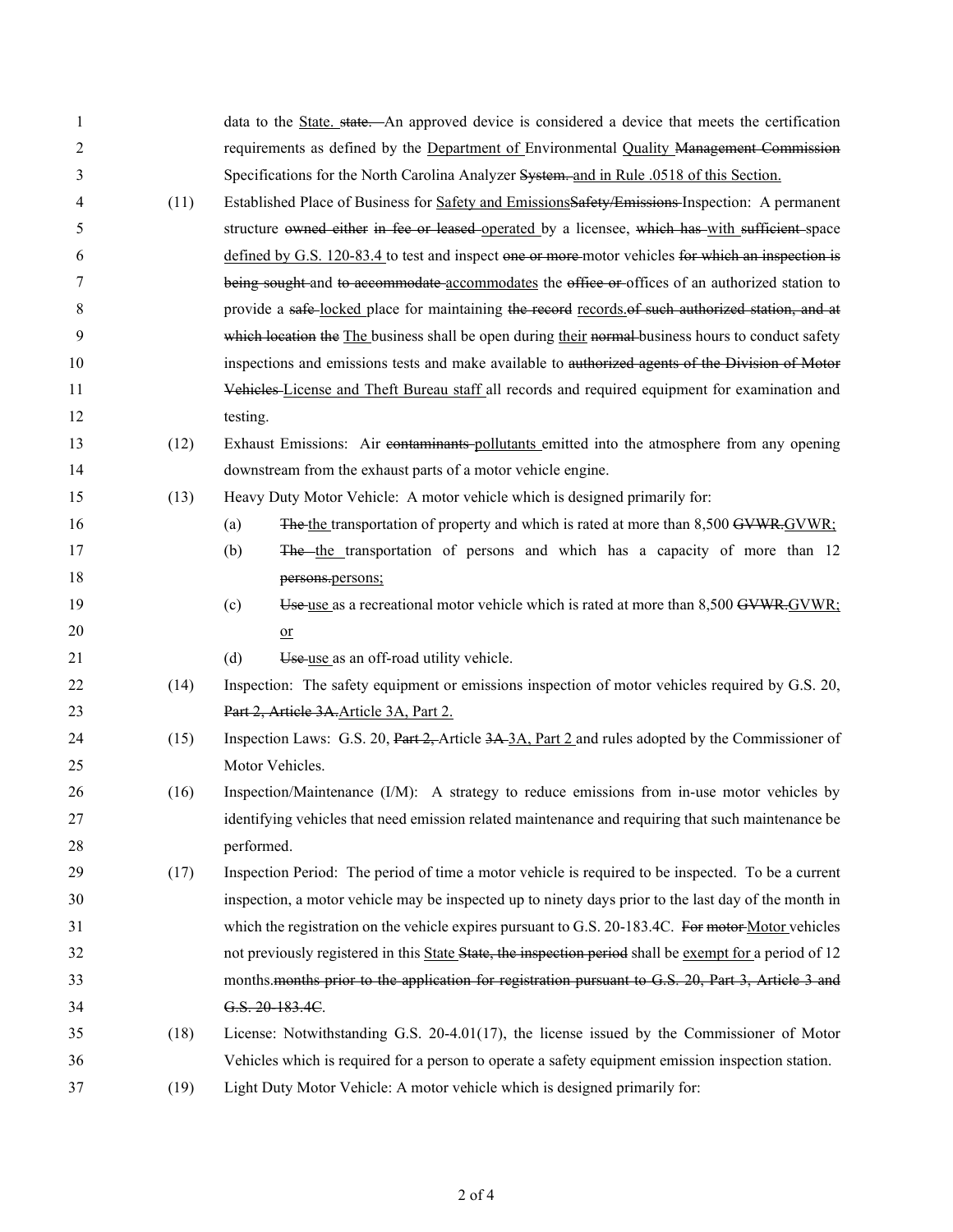| 1  |      | transportation Transportation of property and which is rated at or less than 8,500 GVWR<br>(a)          |
|----|------|---------------------------------------------------------------------------------------------------------|
| 2  |      | by the manufacturer; or                                                                                 |
| 3  |      | use Use in the transportation of persons and which has a capacity of 12 persons or fewer.<br>(b)        |
| 4  | (20) | Light Transmittance Measuring Device or Light Meter or Unit or Device: A photometer capable of          |
| 5  |      | measuring the net transmittance of a window or windshield for light at 560 nm with a variance of        |
| 6  |      | no more than 20 nm.                                                                                     |
| 7  | (21) | Motorcycle: A motor vehicle as defined under G.S. 20-4.01(22).                                          |
| 8  | (22) | Multipiece Photometer: A photometer in which the light source and light detector are mechanically       |
| 9  |      | separate units that can be positioned on opposite sides of a fixed window or windshield.                |
| 10 | (23) | Net Transmittance: The luminous transmittance over the 560 nm with a variance of 20 nm                  |
| 11 |      | wavelength range, including the effects of Fresnel (surface) reflections.                               |
| 12 | (24) | Recreational Motor Vehicle: A vehicle which is designed primarily to provide temporary or               |
| 13 |      | permanent living quarters for travel, camping, or other recreational use.                               |
| 14 | (25) | Registered Owner of a Vehicle: The individual, group of individuals, partnership, firm, company,        |
| 15 |      | corporation, association, trust, estate, political subdivision, administrative agency, public or quasi- |
| 16 |      | public corporation, or any other legal entity in whose name the license has been issued and whose       |
| 17 |      | name appears on the registration for such vehicle.                                                      |
| 18 | (26) | Revocation: Notwithstanding G.S. 20-4.01(36), the termination of a license issued by the Division       |
| 19 |      | of Motor Vehicles-License and Theft Bureau to a safety equipment emission inspection station.           |
| 20 | (27) | Safety Inspection Analyzer: An approved A device used to evaluate and electronically record and         |
| 21 |      | transmit safety inspection data to the State. state. An approved device is considered a device that     |
| 22 |      | meets the certification requirements as defined by the License and Theft Bureau or the Department       |
| 23 |      | of Environmental Quality Management Commission Specifications for the North Carolina Analyzer           |
| 24 |      | System.                                                                                                 |
| 25 | (28) | Section: The License and Theft Bureau of the Division of Motor Vehicles.                                |
| 26 | (29) | Self-Inspector: A person, firm or corporation so designated by the Commissioner-licensed by the         |
| 27 |      | License and Theft Bureau for the purpose of inspecting only those vehicles owned or operated by         |
| 28 |      | such person, firm or corporation.                                                                       |
| 29 | (30) | Standard: A standard of performance adopted in these Rules.                                             |
| 30 | (31) | Station: A place of business licensed by the Commissioner of Motor Vehicles to conduct inspections      |
| 31 |      | of motor vehicles as required by the inspection laws.                                                   |
| 32 | (32) | Suspension of Safety/Emission License: The temporary withdrawal of a license issued by the              |
| 33 |      | Division of Motor Vehicles to a safety equipment emission inspection station for a definite period      |
| 34 |      | of time.                                                                                                |
| 35 | (33) | Tampering: Rendering inoperative, or the intentional maladjustment of any device installed on a         |
| 36 |      | motor vehicle designed or intended to control the amount of emissions from a vehicle.                   |